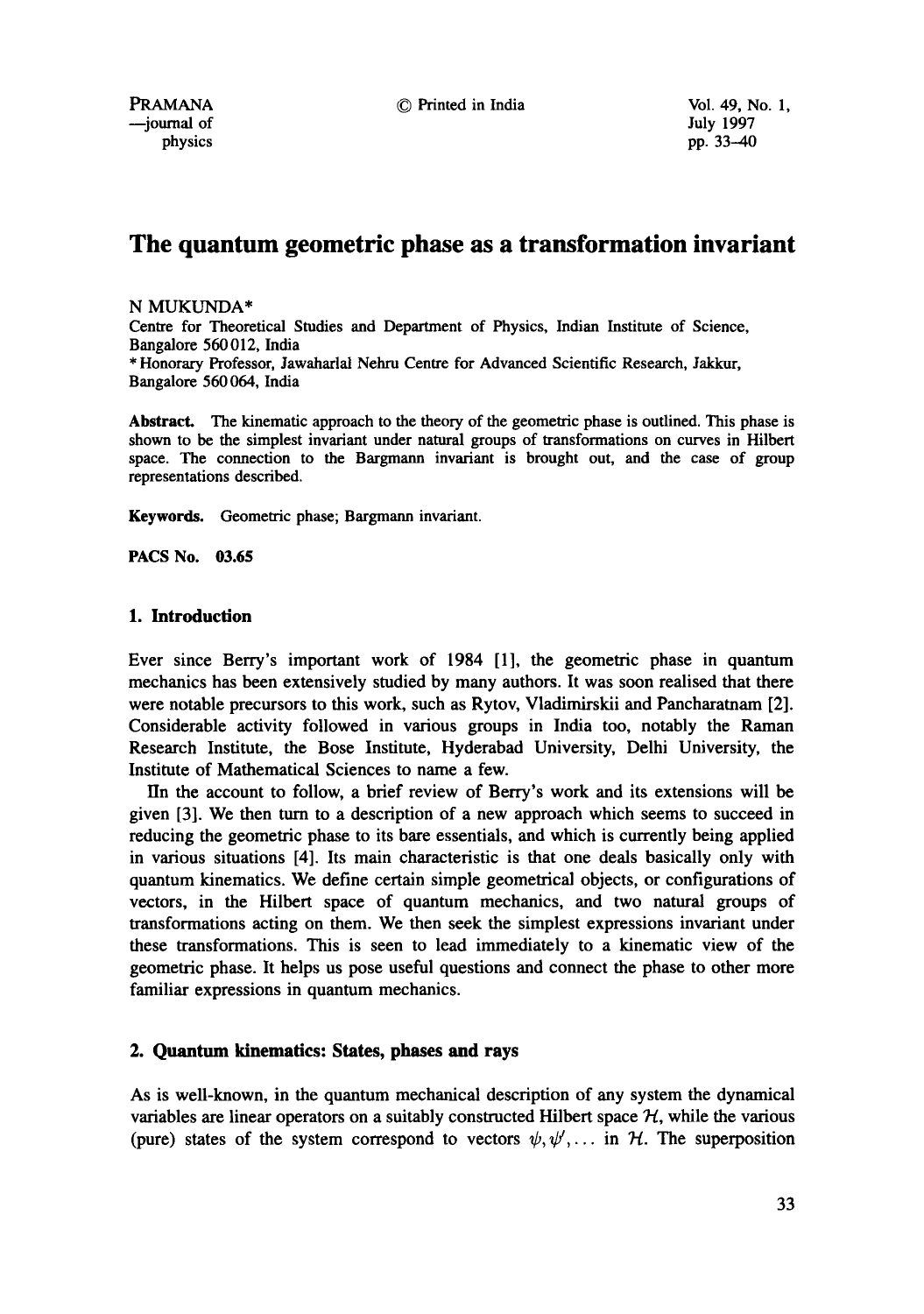principle of quantum mechanics permits us to form linear combinations  $c_1\psi_1 + c_2 \psi_2 \ldots$  of given vectors  $\psi_1, \psi_2 \ldots$  using complex coefficients  $c_1, c_2 \ldots$ , and thus to produce new pure states from old ones in a completely nonclassical way. (This is of course apart from superselection rules.) The relation between vectors and physical states is quite subtle. Namely, a change in the overall phase of a vector in  $\mathcal{H}, \psi \rightarrow e^{i\alpha}\psi$ , causes no change in the physical state at all. Thus the relation between vectors in  $H$  and distinct physical states is many-to-one. One is thus motivated to introduce the concept of rays  $[5]$  - equivalence classes of vectors differing from one another by phases alone-so that between rays and physical states the relation is one-toone. A given vector  $\psi \in H$  determines a corresponding ray consisting of all the vectors  $e^{i\alpha}\psi$ ,  $0 \le \alpha < 2\pi$ ; this ray can be conveniently represented by the pure state density matrix or projection operator onto  $\psi$ , namely  $\rho = \psi \psi^{\dagger}$ , and one has these relationships:

Vectors 
$$
\psi
$$
 in  $\mathcal{H} \longrightarrow$  physical states;  
\nVectors  $\psi$  in  $\mathcal{H} \longrightarrow$   $\longrightarrow$  rays  $\rho = \psi \psi^{\dagger}$ ;  
\nrays  $\rho = \psi \psi^{\dagger} \longrightarrow$  physical states. (1)

The geometry of ray space is somewhat complicated, and not as easy to visualize as that of  $H$ . Moreover the superposition principle is not manifest, though it is certainly present. Nevertheless, its use is crucial not only in the above context but also for the geometric phase.

In contrast to overall phases being unobservable, relative phases in a linear combination, such as in  $\psi_1 + e^{i\alpha}\psi_2$ , are physically observable - all quantum mechanical interference phenomena ultimately have their origins in such relative phases.

We shall hereafter deal with unit vectors in  $H$ , namely with points on the unit sphere in  $H$ , and will not mention this repeatedly.

#### **3. Quantum dynamics, adiabatic theorem and the geometric phase**

Quantum dynamics is governed by the time-dependent Schrodinger equation: for each  $t$ we have a vector  $\psi(t) \in \mathcal{H}$  evolving according to

$$
i\hbar \frac{\mathrm{d}}{\mathrm{d}t} \psi(t) = H(t)\psi(t). \tag{2}
$$

Here  $H(t)$  is the Hamiltonian operator of the system, and the possible explicit time dependence allows for external or environmental influences on the system. For a completely isolated system there would be no such dependence.

Berry's original discovery of the geometric phase was in the following context. Imagine a situation where  $H(t)$  changes very slowly – adiabatically – with passage of time, and suppose for each time we have a nondegenerate normalized eigenvector  $u(t)$ 

#### *Pramana - J. Phys.,* Vol. 49, No. 1, July 1997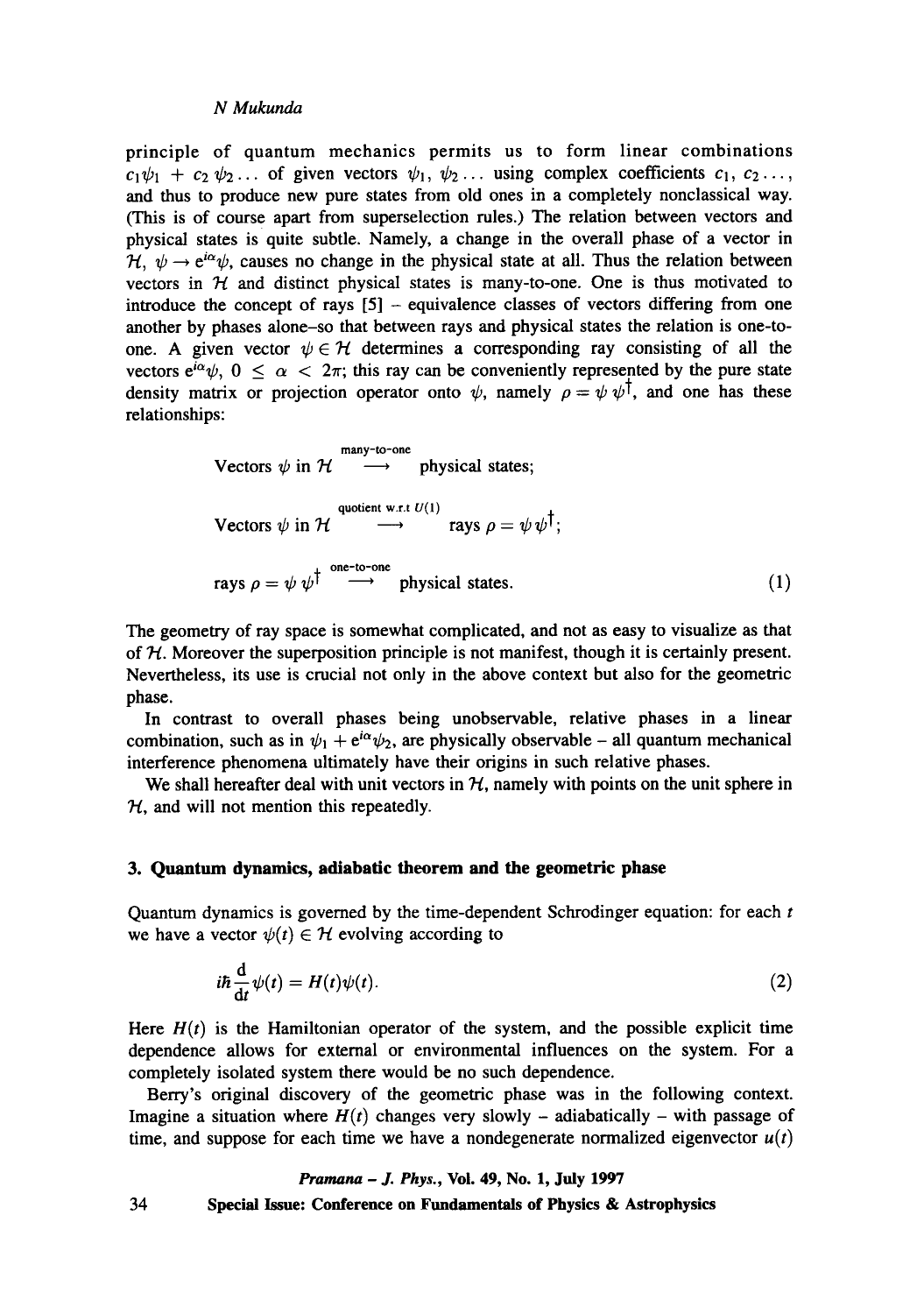#### *The quantum geometric phase as a transformation invariant*

with corresponding eigenvalue  $E(t)$ :

$$
H(t) \, u(t) = E(t)u(t). \tag{3}
$$

Thus we have an instantaneous energy eigenstate with time-dependent energy. Then the Born-Fock adiabatic theorem of quantum mechanics [6] states that an approximate solution of the Schrodinger equation (2) is given by

$$
\psi(t) \simeq \exp\left[\frac{-i}{\hbar} \int_0^t E(t') dt'\right] u(t),\tag{4}
$$

where the (hitherto) free phase factor in  $u(t)$  is restricted by the convention

$$
(u(t), \dot{u}(t)) = 0. \tag{5}
$$

Now suppose we have a cyclic environment:  $H(T) = H(0)$  for some time T. The question is whether, when the environment returns to its original condition, the state vector also does so. While it was long known that the physical state returns to its original form, the precise behaviour of the state vector had not been properly appreciated until Berry's work. What Berry found was that there was a new piece in the phase factor relating  $\psi(T)$ to  $\psi(0)$ , which was geometrical in origin:

$$
\psi(T) \simeq \exp\left(\frac{-i}{\hbar}\varphi_{\text{tot}}\right)\psi(0),
$$
  
\n
$$
\varphi_{\text{tot}} = \varphi_{\text{dyn}} + \varphi_{\text{geom}},
$$
  
\n
$$
\varphi_{\text{dyn}} = \int_0^T \mathrm{d}t \, E(t).
$$
\n(6)

The total phase  $\varphi_{\text{tot}}$  is made up of a dynamical part, already evident in eq. (4) expressing the adiabatic theorem, and a geometric piece  $\varphi_{\text{geom}}$  which cannot be transformed away. Indeed, one can see that a nontrivial geometric phase implies  $u(T) \neq u(0)$  if eq. (5) is obeyed.

Thus the geometric phase was originally found in the context of adiabatic, cyclic unitary evolution governed by the Schrrdinger equation. Later developments showed that each of the first three conditions could be relaxed [7] - thus the geometric phase could be usefully defined even for nonadiabatic, noncyclic, nonunitary evolution governed by the Schrödinger equation. The developments to be now described show that one can even dispense with the Schrödinger equation!

### **4. The kinematic approach**

On the unit sphere in  $H$  we define the following geometric objects: Open smooth parametrized curves C, which may be pictured as strings lying on the sphere. Such a curve  $C$  may be represented as a collection of vectors in this way:

$$
\mathcal{C} = \{\psi(s), \, s_1 \leq s \leq s_2\}. \tag{7}
$$

The end points are  $\psi(s_1)$  and  $\psi(s_2)$ ; and while  $\psi(s)$  must vary continuously with no breaks, a finite number of points where it is not differentiable can be tolerated.

> *Pramana - J. Phys.,* Vol. 49, No. 1, July 1997 **Special Issue: Conference on Fundamentals of Physics & Astrophysics** 35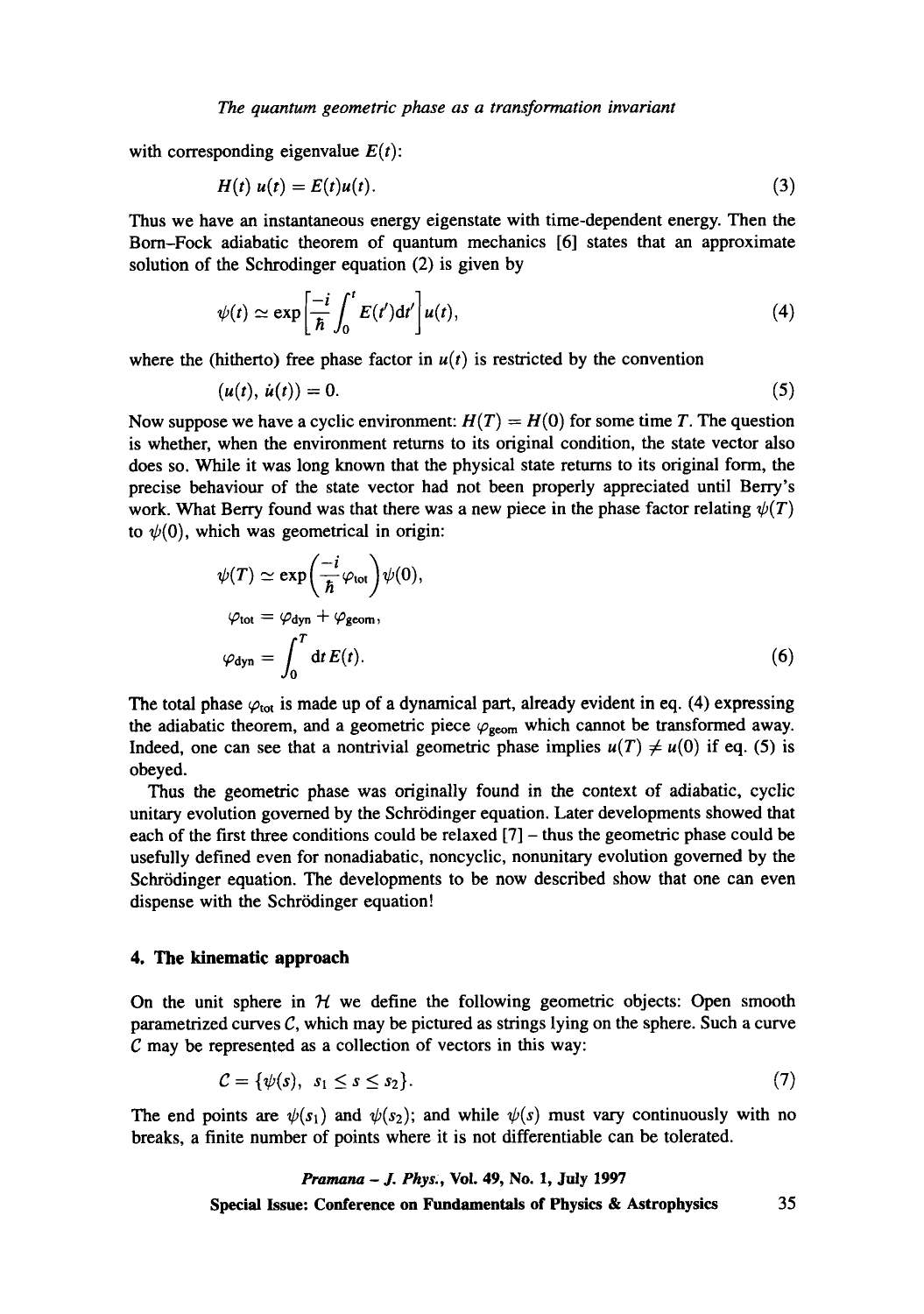Two groups of transformations can be defined to act on these curves, mapping each  $\mathcal C$ to another  $\mathcal{C}'$ :

(i) Local phase changes:

$$
C \to C': \psi(s) \to \psi'(s) = e^{i\alpha(s)}\psi(s),
$$
  
\n
$$
\alpha(s) = \text{smooth function of } s.
$$
 (8)

(ii) Monotonic reparametrizations:

$$
s' = f(s), \quad f(s) > 0,
$$
  

$$
\psi'(s') = \psi(s).
$$
 (9)

If we denote the ray space image of  $C$  by  $C$ , it is clear that the local phase changes do not alter this image at all. The reparametrization transformation traverses the same set of points but at an altered rate; so the set of points comprising  $C$  receives a new description. The same is then true of  $C$  as well.

We now ask for the simplest functional of  $C$  with the property that it is invariant under both these transformations. With a little bit of work, one easily finds that the following expression is doubly invariant [8]:

$$
\varphi_{g} = \arg(\psi(s_1), \psi(s_2)) - \int_{s_1}^{s_2} ds \operatorname{Im}(\psi(s), \dot{\psi}(s)). \tag{10}
$$

This is the geometric phase associated with  $C!$  We see that it is the difference of two terms, each individually dependent on C. However local phase invariance means that  $\varphi$ , is really a functional of the ray space image C of C; and the reparametrization invariance indicates its geometric nature. All this can be expressed as follows:

$$
\varphi_s[C] = \varphi_p[C] - \varphi_{\text{dyn}}[C],
$$
  
\n
$$
\varphi_p[C] = \arg(\psi(s_1), \psi(s_2))
$$
  
\n
$$
\varphi_{\text{dyn}}[C] = \int_{s_1}^{s_2} ds \operatorname{Im}(\psi(s), \psi(s)).
$$
\n(11)

The term  $\varphi_p[C]$  – the subscript standing for Pancharatnam – is just the total phase seen in eq. (6). It depends only on the end points of  $C$  and is in that sense a nonlocal quantity. The term  $\varphi_{\text{dyn}}[C]$  is the 'dynamical' piece – it is an integral along C of a locally defined integrand.

Given any smooth curve C in ray space, we may choose *any* lift C in  $H$  projecting onto C. Then the calculation of the quantities  $\varphi_{\mathsf{D}}[C]$  and  $\varphi_{\text{dyn}}[C]$  dependent on C is immediate. Their difference however is independent of the particular lift  $C$  and depends on  $C$  alone. In all this we see how easy it is to deal with open curves in Hilbert or ray space-noncyclic evolution. Whereas  $\varphi_{dyn}[C]$  is the integral along C of a suitably defined one-form on  $\mathcal{H}, \varphi_{\mathbf{g}}[C]$  cannot be displayed in any similar fashion at ray space level.

Particular kinds of lifts  $C \rightarrow C$  can lead to corresponding simplifications:

(i) Horizontal lifts: Here  $(\psi(s), \dot{\psi}(s)) = 0$  throughout, so one has

$$
\varphi_{\rm dyn}[C] = 0, \quad \varphi_g[C] = \varphi_p[C]. \tag{12}
$$

*Pramana - J. Phys.,* **Vol. 49, No. 1, July 1997**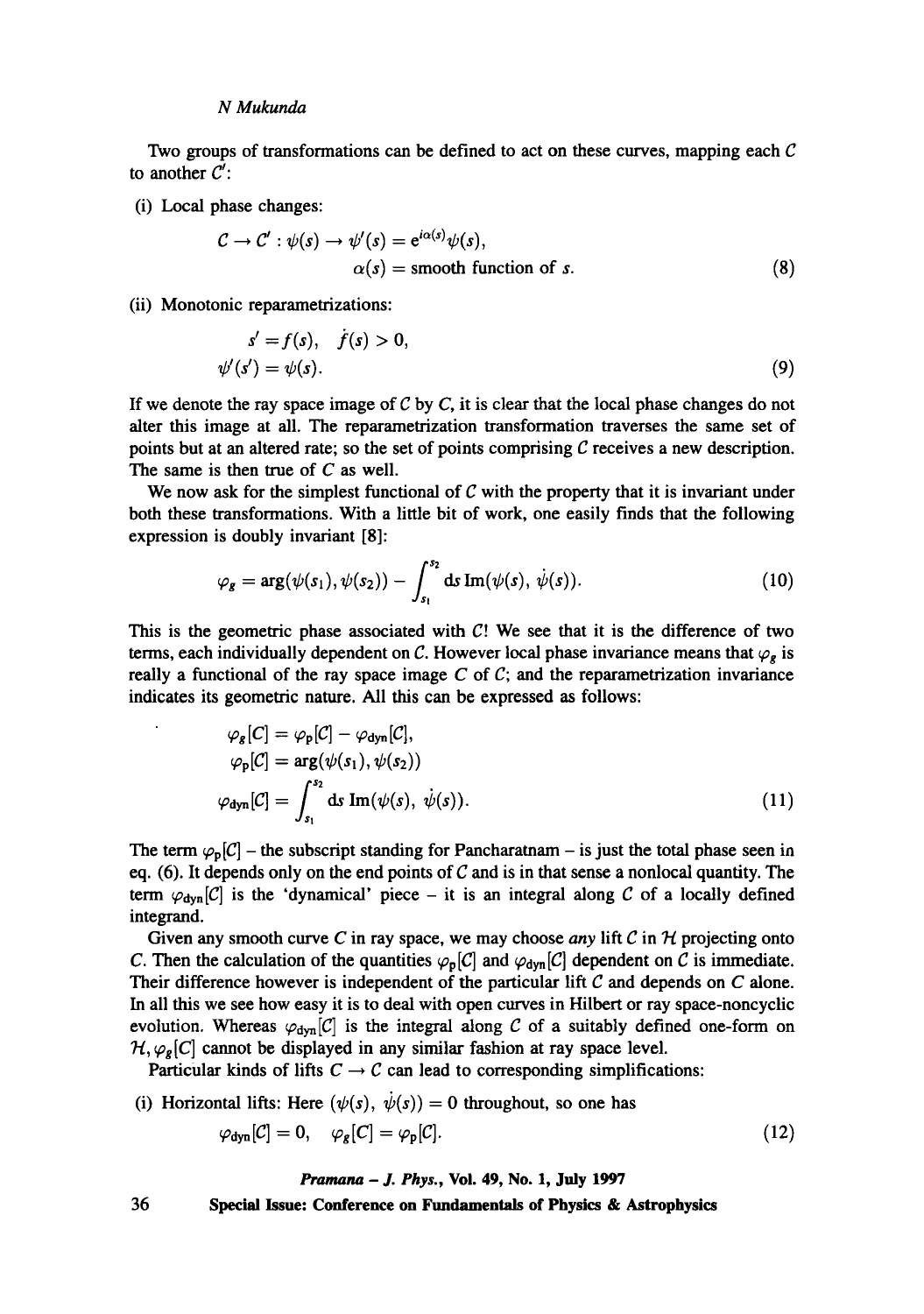(ii) Pancharatnam lifts: Now the end points are chosen to be 'in phase' in the Pancharatnam sense, so that  $(\psi(s_1), \psi(s_2))$  is real positive, and then

$$
\varphi_{\mathsf{p}}[\mathcal{C}] = 0, \n\varphi_{\mathsf{g}}[\mathcal{C}] = -\varphi_{\mathsf{dyn}}[\mathcal{C}].
$$
\n(13)

One can ask for an expression for  $\varphi_g[C]$  directly in terms of density matrices, not involving state vectors at all. One such expression which shows clearly the 'nonlocal' dependence of  $\varphi_{g}[C]$  on C is

$$
\varphi_{g}[C] = \arg \operatorname{Tr} \left\{ \rho(s_1) P \left( \exp \int_{s_1}^{s_2} ds \, \frac{d\rho(s)}{ds} \right) \right\}.
$$
 (14)

Reparametrization invariance and the geometric nature are evident.

All the earlier treatments and special cases can be easily recovered from this formalism. In the case where one is dealing with some solution of the Schrödinger equation for some given Hamiltonian, one can clearly pose and answer interesting questions: how does the geometric phase behave under static and dynamic symmetries of the Hamiltonian and under antiunitary time reversal? It turns out to be invariant under both static symmetries and time reversal, but in general not under dynamic symmetries [8].

## **5. Connection to the Bargmann invariants**

Given any continuous curve  $C$  of unit vectors in  $H$ , with image  $C$  in ray space, it is possible to define the 'length' of  $C$  as a functional of  $C$ . By extremising this functional one arrives at the concept of geodesics in ray space. For convenience, *any* lift of a ray space geodesic will be regarded as a geodesic in Hilbert space as well. Then after suitable choices of phases and parametrization, it turns out that the most general geodesic in  $\mathcal H$  is describable as follows [8]

$$
\psi(s) = \phi_1 \cos s + \phi_2 \sin s,(\phi_1, \phi_1) = (\phi_2, \phi_2) = 1, \quad (\phi_1, \phi_2) = 0.
$$
\n(15)

So it is basically a *real plane curve,* an arc of a circle in two dimensions. We see that phases and the complex nature of  $H$  are all absent here. As a consequence we obtain the key result [8]

$$
\varphi_s[\text{geodesic } C \text{ in ray space}] = 0. \tag{16}
$$

We now explain how this may be exploited.

If  $\psi_1, \psi_2, \ldots, \psi_n$  are any n unit vectors in H, given in this sequence, they define the Bargmann invariant [9]

$$
\Delta_n(\psi_1, \psi_2, \dots, \psi_n) = (\psi_1, \psi_2)(\psi_2, \psi_3) \cdots (\psi_{n-1}, \psi_n)(\psi_n, \psi_1)
$$
  
= Tr  $(\rho_1 \rho_2 \cdots \rho_n),$   

$$
\rho_1 = \psi_1 \psi_1^\dagger, \quad \rho_2 = \psi_2 \psi_2^\dagger, \dots
$$
 (17)

*Pramana - J. Phys.,* Vol. 49, No. 1, July 1997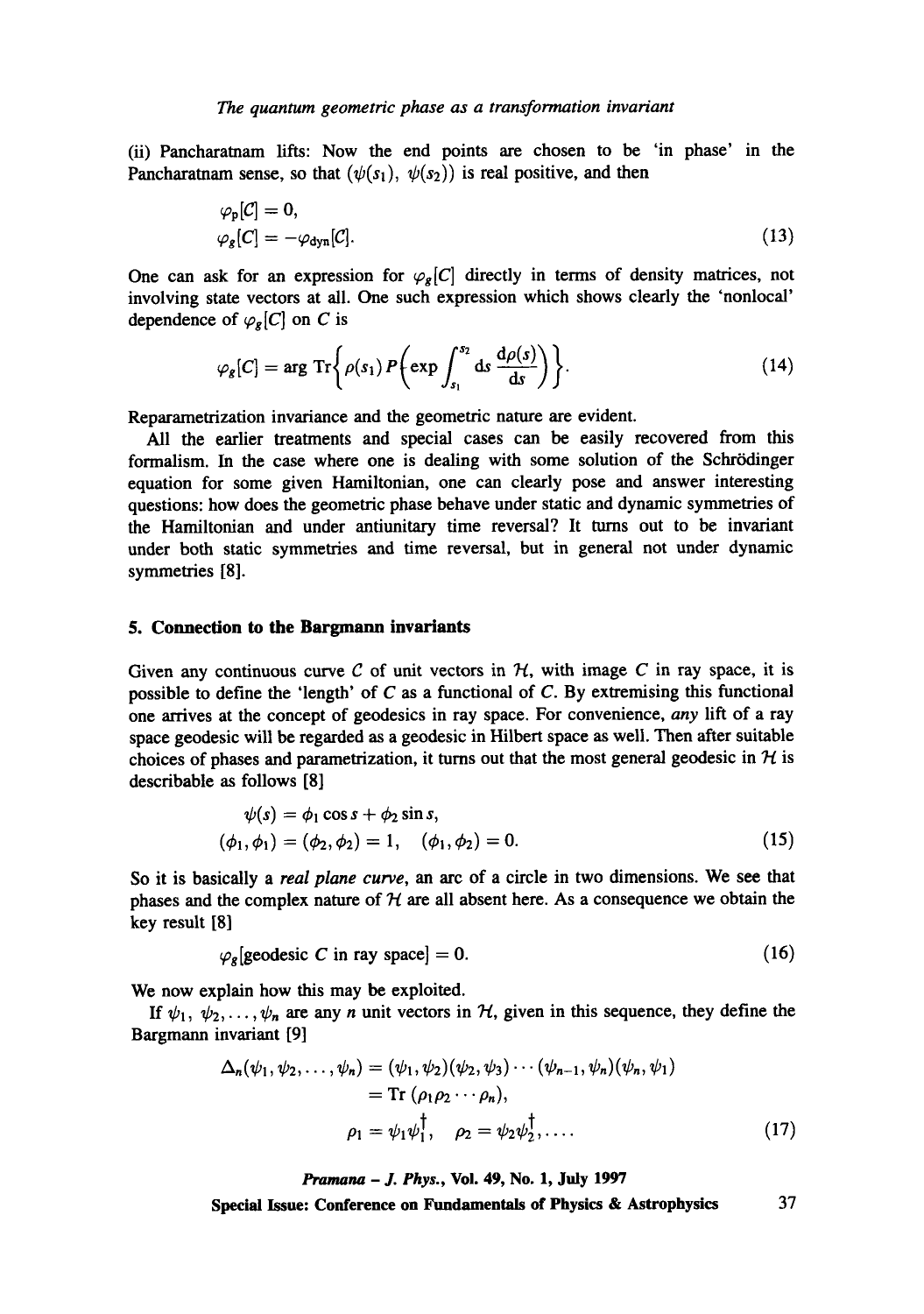The context in which Bargmann introduced such expressions (for the case  $n = 3$ ) was a discussion of the Wigner unitary-antiunitary theorem [10]: any symmetry in quantum mechanics, i.e., any probability preserving map of (pure state) rays on to rays, can be lifted to either a linear unitary or an antilinear antiunitary map at the Hilbert space level. The behaviour of  $\Delta_3$  distinguishes between these two alternatives, since it is invariant in the unitary case and goes to its complex conjugate in the antiunitary case.

The link between geometric phases and Bargmann invariants arises from the result (16) for geodesics. Given the points or vertices  $\psi_1, \psi_2, \ldots, \psi_n$  needed to set up  $\Delta_n$ , join  $\psi_1$  to  $\psi_2$  by a geodesic arc,  $\psi_2$  to  $\psi_3$  by another geodesic arc, and so on all the way till the geodesic arc from  $\psi_n$  back to  $\psi_1$ . This gives us an *n*-sided polygon in ray space as well, with  $\rho_1, \rho_2, \ldots, \rho_n$  for vertices. We then find

$$
\varphi_g \quad [n\text{-sided polygon with vertices } \rho_1, \rho_2, \dots, \rho_n]
$$
  
=  $-\arg \Delta_n(\psi_1, \psi_2, \dots, \psi_n).$  (18)

This is a nice connection between something old and something new, and it also gives some feeling for the nature of the geometric phase. It can and has been used in several ways: for instance the original definitions (10, 11) for  $\varphi_g[C]$  can be recovered by a limiting process via a polygonal approximation to C, showing how the pieces  $\varphi_p[C]$  and  $\varphi_{dyn}[C]$  arise respectively from the last and the previous factors in  $\Delta_n(\psi_1, \psi_2,\ldots, \psi_n)$ ; it has been shown that the very well-known Guoy phase in classical beam optics is an instance of the geometric phase, as seen via the Bargmann invariant [11].

### **6. The case of Lie group representations**

The next major application of this formalism is to a study of geometric phases arising out of unitary Lie group representations [12]. Many special features are present on account of the algebraic and differential geometric properties that now become available.

The framework we use is the following. We have a (compact or noncompact) Lie group G, with a faithful unitary representation  $\mathcal{U}(\cdot)$  of it acting on a Hilbert space  $\mathcal{H}$ . The representation need not be irreducible. Denote its hermitian generators by  $\{T_r\}$ . We have a given fiducial vector  $\psi_0 \in \mathcal{H}$ . We are interested in calculating geometric phases for smooth curves C which start out at  $\psi_0$  and are produced by continuous group action on  $\psi_0$ . It turns out that the dynamical part of the geometric phase can be studied in great detail and brought to a maximally simplified form. We indicate the structures and results briefly.

Given  $\psi_0$  and the unitary representation  $\mathcal{U}(g)$  of G on  $\mathcal{H}$ , two subgroups of G are naturally defined

$$
H_0 = \{ g \in G | \mathcal{U}(g) \ \psi_0 = \psi_0 \}
$$
  
= stability group of  $\psi_0$ ;  

$$
H = \{ g \in G | \mathcal{U}(g) \psi_0 = (\text{phase factor}) \psi_0 \}
$$
  
= stability group of  $\psi_0$  up to phases. (19)

Clearly  $H_0$  is an invariant subgroup of H. For definiteness we make the assumption that  $H_0$  is compact – this is so in all physically interesting cases.

38 *Pramana - J. Phys.,* Vol. 49, No. 1, July 1997 **Special Issue: Conference on Fundamentals of Physics & Astrophysics**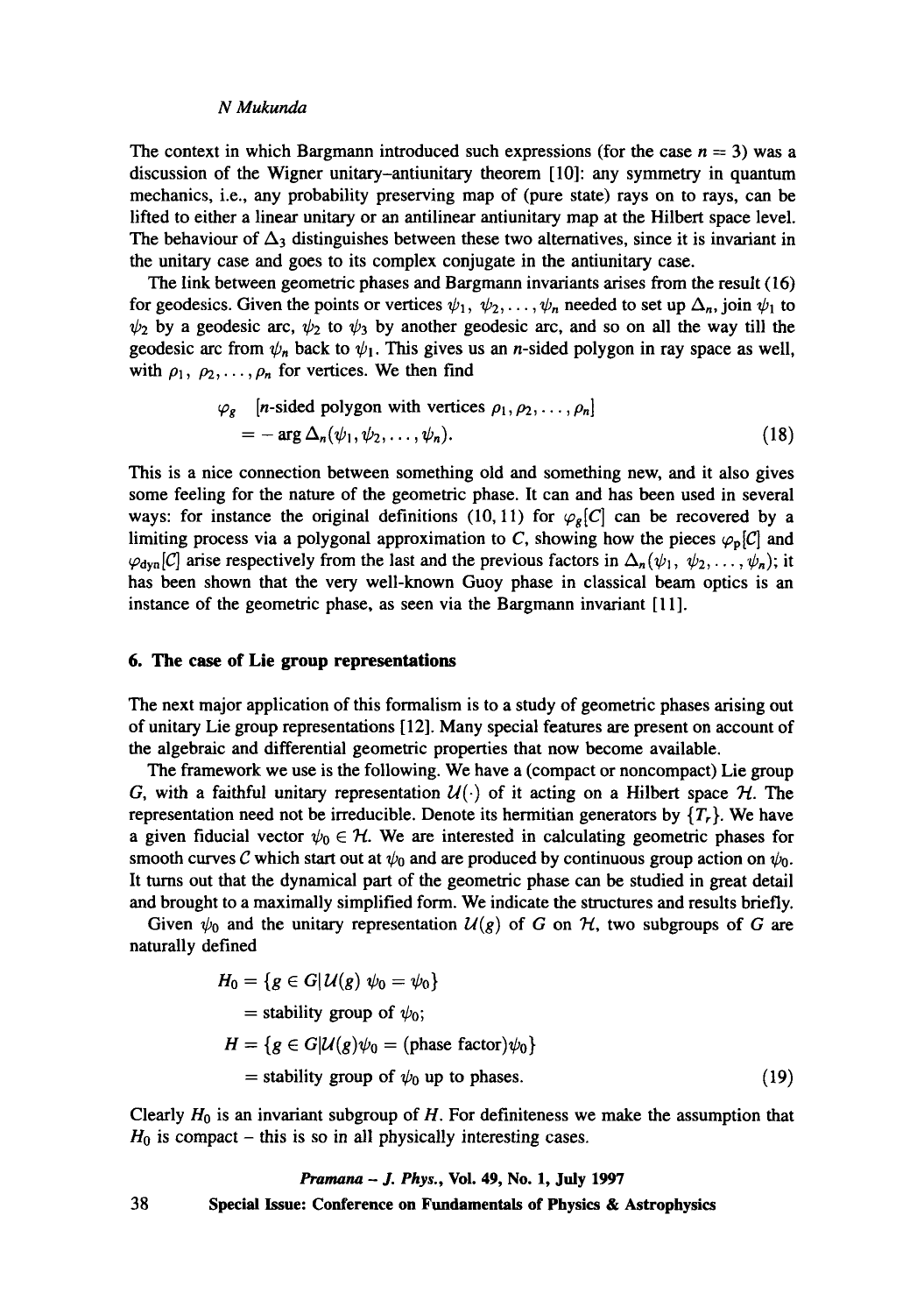Now the curves  $C$  that we are interested in can be viewed or described in two ways: either as lying in the orbit  $\mathcal{O}(\psi_0)$  of  $\psi_0$  in  $H$ , which consists of the collection of vectors  $\mathcal{U}(g)$   $\psi_0$  for all  $g \in G$ ; or as lying in the coset space  $M_0 = G/H_0$ . This is because by a well-known argument these two objects are the same - there is a one-to-one correspondence between vectors  $\psi \in \mathcal{O}(\psi_0)$  and cosets in  $G/H_0$ . Hence

$$
C = \{U(g(s))\psi_0|g(s) \text{ a smooth curve in } G\}
$$
  
= curve in G - orbit  $O(\psi_0)$  of  $\psi_0$   
= curve in coset space  $M_0 = G/H_0$ . (20)

To calculate the dynamical phase  $\varphi_{\text{dyn}}[C]$ , we need to appreciate that there are three (and only three) possible relations between  $H_0$  and  $H$ , described as follows:

$$
H = H_0, \quad H/H_0 = \text{trivial};
$$

B)  $H/H_0 =$  discrete, nontrivial;

$$
H/H_0 = U(1). \t\t(21)
$$

In case (A) we are unable to change the phase of  $\psi_0$  by group action, so  $\mathcal{O}(\psi_0)$  consists of exactly one vector each from a certain collection of rays. In case (B) we can change the phase of  $\psi_0$  by group action but only by certain discrete amounts, so  $\mathcal{O}(\psi_0)$  consists of a discrete set of vectors drawn from each of a certain collection of rays. In case (C) we can change the phase of  $\psi_0$  by any amount by suitable group action, so  $\mathcal{O}(\psi_0)$  consists of a certain collection of entire rays. At the Lie algebra level, in cases (A) and (B), the subgroups  $H_0$  and H have the same Lie algebra; while in case (C), H has an extra  $U(1)$ generator invariant under  $H_0$ .

Now we turn to  $\varphi_{dyn}[C]$ . By using the Wigner-Eckart theorem of quantum mechanics, and following also the spirit of that theorem, we find we can simplify  $\varphi_{dyn}[C]$  a great deal, and effect a neat separation of its algebraic and its geometric parts – namely, dependences on  $\psi_0, \mathcal{U}(\cdot)$  on the one hand and dependence on C on the other. For this some standard differential geometric properties of G and  $M_0$  are needed [13]. The Lie group G carries two "sets of vector fields and their dual one forms, one set being left invariant and the other right invariant. These forms are the Maurer-Cartan one-forms and the Lie algebra structure can be expressed using either set. When we descend from G to the coset space  $M_0 = G/H_0$ , only some of the Maurer-Cartan forms survive and yield globally defined one-forms on  $M_0$ . These are the one-forms going with those generators of G which are scalar with respect to  $H_0$ . Using all this machinery and the standard Wigner-Eckart theorem we find

$$
\varphi_{\text{dyn}}[\mathcal{C}] = (\psi_0, T_\rho \psi_0) \int_{\mathcal{C} \subset M_0} \widehat{\theta}^\rho \,. \tag{22}
$$

There is a sum here on the repeated index  $\rho$  :  $\{T_{\rho}\}\$  is a complete independent set of *H*scalar generators among  $\{T_r\}$ , and  $\widehat{\theta}^\rho$  are the pull-backs to  $M_0$  of the Maurer-Cartan forms on G that are associated with the  $T_p$ . Among the  $\{T_p\}$  we may omit any generators of  $H_0$ since they annihilate  $\psi_0$ ; and the  $\hat{\theta}^{\rho}$  are globally well-defined on  $M_0$ .

We see that  $\varphi_{\text{dyn}}[C]$  is generally a sum of terms in each of which there is a neat separation of the algebraic representation dependent part from the geometric

# *Pramana - y. Phys.,* **Vol. 49, No. 1, July 1997**